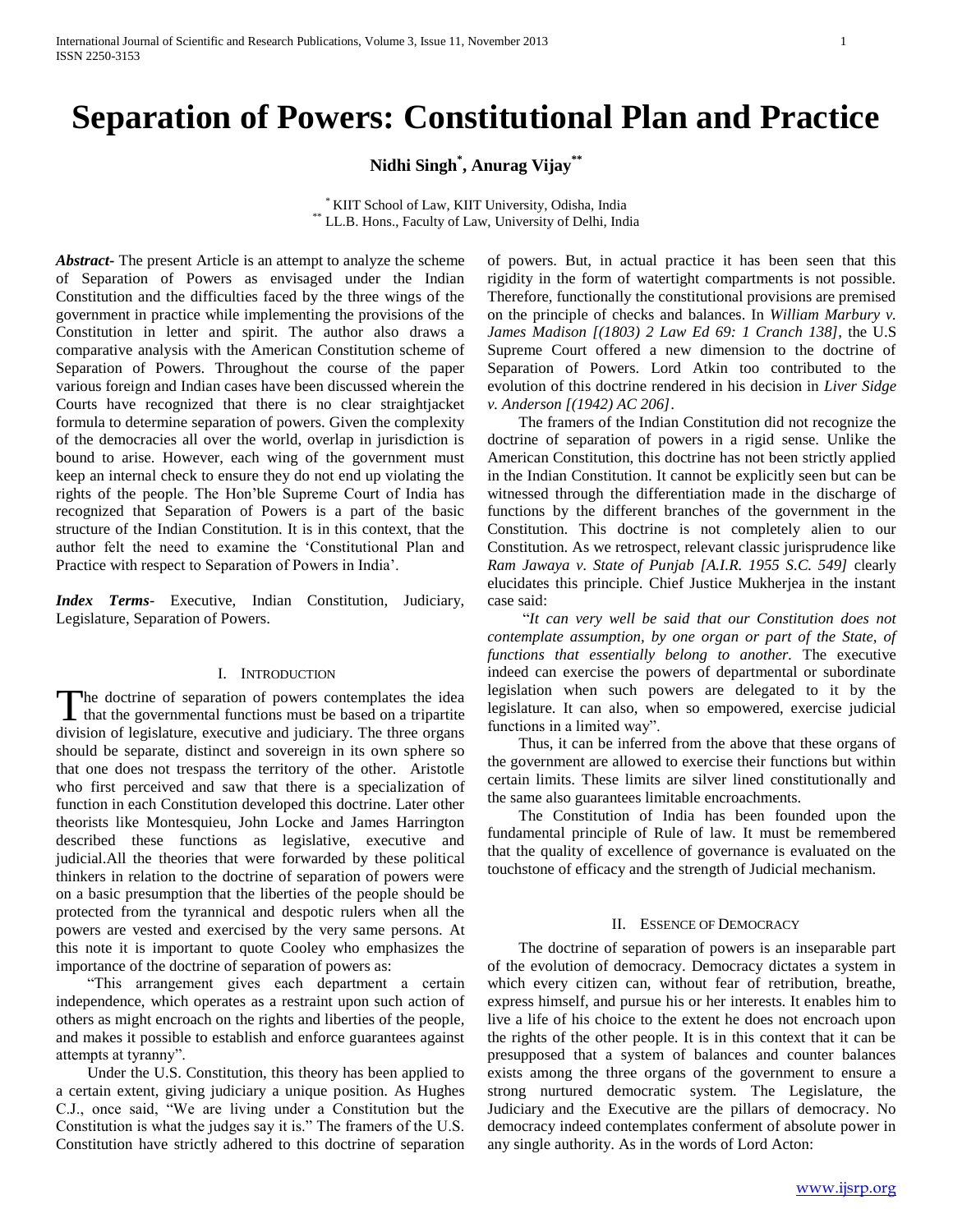# *"Power corrupts and absolute power tends to corrupt absolutely".*

 Therefore the system of checks and balances is one of the most salient features of our constitutional scheme. The three organs can practically not be segregated into three watertight compartments due to their interdependence on each other to ensure efficacious governance. They have to work in accordance and in consonance to achieve a meaningful sustenance and purposeful progress of citizens. Though, minimum encroachment is always desirable. As has been observed by the Hon'ble Chief Justice Balakrishnan, "the Constitution lays down the structure and defines the limits and demarcates the role and function of every organ of the State including the judiciary and establishes norms for their inter relationships, checks and balances." Thus, all the three organs are expected to work in harmony instead of giving primacy to only one of the organs. Bestowing absolute power is anathema to democracy. The very objective of the historical freedom struggle was to protect and promote the democratic rights of the people.

 The conscience of our Constitution speaks through its Preamble and the dynamics of its goal is spelt-out, in its various provisions. The will of the people finds its best expression in the very words as inscribed in the Preamble "We the People of India" and "do hereby Adopt, Enact and Give ourselves this Constitution". Thus, it is the people who are sovereign and they exercise this sovereign power in choosing their representatives to the Parliament.

#### III. MEANING OF SEPARATION OF POWERS

 A complete and absolute separation of power is practically and theoretically not possible. Though, it is always possible to give a broad meaning to this doctrine. The basic concept of the separation of powers would mean:

- a. That the same persons should not form part of more than one of the three organs of government.
- b. That one organ of government should not control or interfere with the work of another.
- c. That one organ of government should not exercise the functions of another.

 Such a clear demarcation is always desirable to keep the democratic system of a nation intact. If legislative and executive powers are vested in the same person, there would be no liberty. The same follows if judiciary was distinct from the legislature and executive. If all powers are vested in the same body it will lead to arbitrariness. Giving legislative power to judiciary would amount to biasness and executive power would lead to despotism and tyranny. As of today, the Parliament exercises political and financial control over the Executive, and there are inherent checks and balances to keep each organ within the limits of Constitutional power. There is no relationship in this world which is perfect and is prone to certain tensions and strains. But, the way out to this issue is through the development of healthy conventions. There should be mutual respect for each other keeping in mind the purpose of their exercise of these powers. Ultimately the aim is to achieve a 'welfare state'; therefore a healthy coordination among the three can work wonders.

# **3.1 The Legislature**

 The Legislature has been accorded high-esteem in the Indian Constitution. It is primarily concerned with enactment of general rules of law that are germane to all aspects of the conduct of its citizens and institutions. The Parliament is the Union Legislature of India comprising two bodies namely Lok Sabha and the Rajya Sabha. It enacts laws, impose taxes, authorizes borrowing, and prepares and implements the budget, has sole power to declare war, can start investigations, especially against the executive branch, appoints the heads of the executive branch and sometimes appoints judges as well as it has the power to ratify treaties. As it anchors for the will of the people by ensuring a true and intact democracy, it can be said that it cannot be done all by the Legislature itself. It is an imminent threat to democracy if an absolute power is given to the nation's purse holder. By making the executive accountable to the popular house, the Constitution ensures a proper mechanism of checks and balances to the doctrine of separation of powers. The entire system has other facets which can help achieve the same. Therefore, this brings into question the role of the other two pillars: the judiciary and the Executive.

# **3.2 The Judiciary**

 The framers of our Constitution drafted it so meticulously that it provides for an independent and impartial Judiciary as the interpreter of the Constitution and as custodian of the rights of the citizens through the process of judicial review. This mandates the judiciary to interpret the laws but not to make them. They are not to lay down the general norms of behavior for the government. This brings us to the recent debate whether this behavior of the judiciary can be termed as judicial review or judicial activism? The higher judiciary in India, especially the honorable Supreme Court, the most powerful judiciary in the world, has become an epicenter of controversy over its role in entertaining and deciding public-interest-petitions. In deciding these petitions, the judiciary issues many directions to the Government which includes framing of legislation in many areas. Is it that the judiciary is transcending its limits and trenching upon the fields of the executive or legislature? And if so is the case, then what is the legitimacy of exercise of such powers? The role of the judiciary should only be limited to scrutinizing the constitutionality of the legislation and not directing the government to enact legislation. The scope of judicial review does not extend beyond enquiring whether an impugned legislation or an executive action falls within the competence of the Legislature or of the executive authority or is consistent with the Fundamental Rights guaranteed by the Constitution or with its other mandatory provisions.

 The three organs have to exercise their functions keeping in mind certain constitutionally assigned encroachments. However according to Chief Justice Subba Rao in *Golak Nath v. State of Punjab [A.I.R. 1967 S.C. 1643]* :

 "It [the Constitution] demarcates their jurisdiction minutely and expects them to exercise their respective powers without overstepping their limits. They should function within the spheres allotted to them. …..No authority created under the Constitution is supreme; the Constitution is supreme and all the authorities function under the supreme law of the land."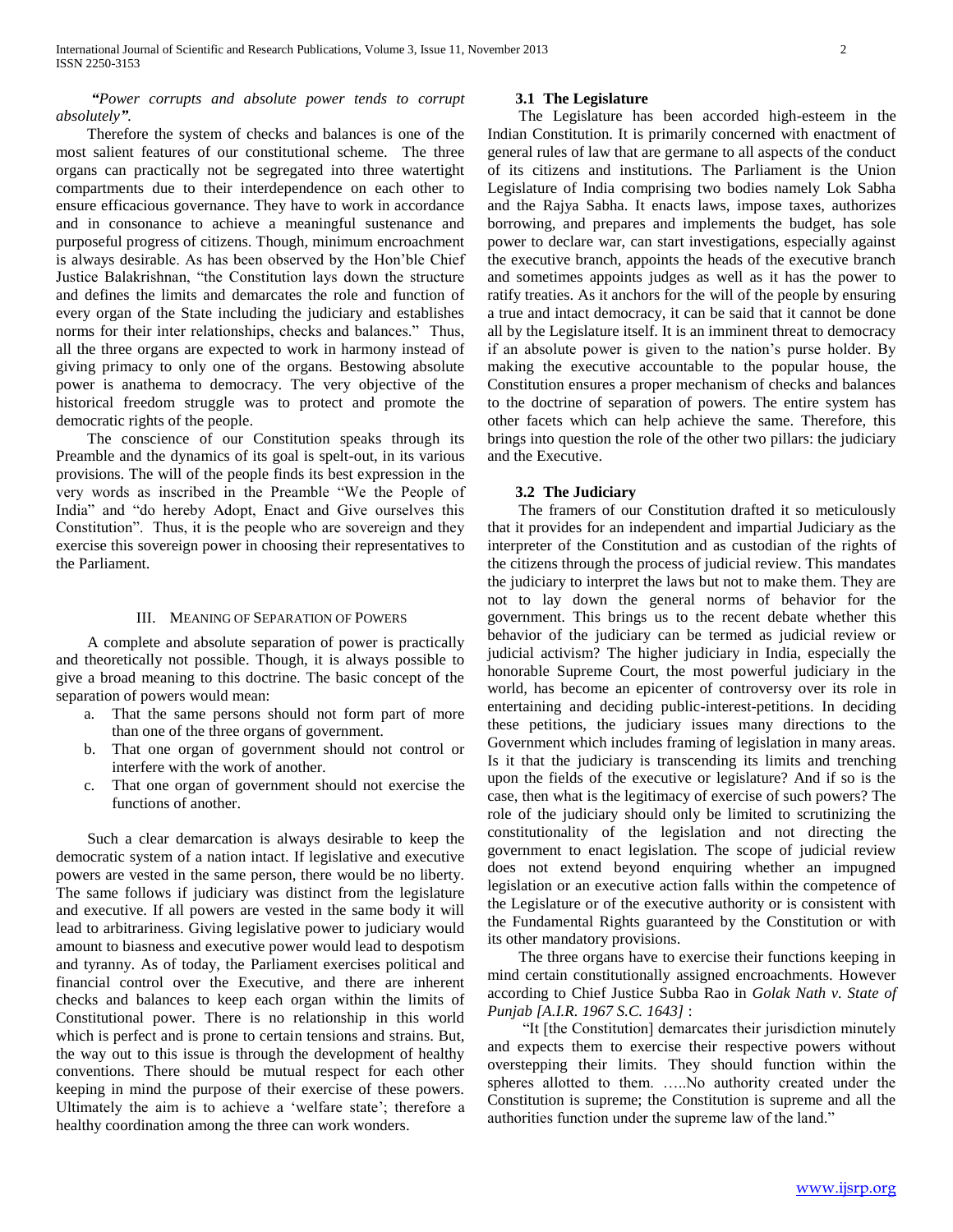Therefore if any of the three organs tries to expand its jurisdiction it would follow an unavoidable conflict and affect the harmonious efficacy of the tripartite system of government. No organ has to superintend over the exercise of powers and functions of another, unless the Constitution strictly so mandates. Nonetheless, the interpretation by the judiciary of the laws and regulations adds flesh and blood to the basic structure of the Constitution. The Honorable Supreme Court has itself construed that the concept of Separation of powers is a "basic feature" of the Constitution. So if one encroaches the territory of the other it would be a clear violation of the basic structure of the Constitution and judiciary is not an exception to the same.

 The entire debate of limitation of each organ's power has gone through a drastic change in the past two decades. Justice Pathak in *Bandhua Mukti Morcha v. Union of India [1984 3 S.C.C. 161]* said:

 "It is a common place that while the Legislature enacts the law the Executive implements it and the Court interpret it and, in doing so, adjudicates on the validity of executive action and, under our Constitution, even judges the validity of the legislation itself. And yet it is well recognized that in a certain sphere the Legislature is possessed of judicial power, the executive possesses a measure of both legislative and judicial functions, and *the Court, in its duty of interpreting the law, accomplishes in its perfect action in a marginal degree of legislative exercise. Nonetheless a fine and delicate balance is envisaged under our Constitution between these primary institutions of the State"*.

It can be clearly inferred from the above that one may exercise the other one's function up to a limited extent but the issue that predates the Indian scenario is whether this system is working in a well-balanced manner.

# **3.3 Executive**

 The Executive can veto laws, can command of the military, makes decrees or declarations (for example, declaring a state of emergency) and promulgate lawful regulations and executive orders, can refuse to spend money allocated for certain purposes, can appoints judges, and has the power to grant pardons to convicted criminals. Like the other two pillars of democracy, the Executive is equally expected to be free of intrusions from the other two. It is always said that Executive is independent of the two but the incongruity persists. It is completely eroded in actual practice. The reason is that each time the executive is questioned for its actions by the judiciary and the Legislature. This dilutes the independence of the Executive to the maximum. It's not that the question of answerability pops up only in the case of executive. The judiciary and legislature are equally answerable but in their cases, a built-in system from within would be available for discharging those functions. This is the real state of affairs, which exists in practice.

 Though the Indian Constitution allocates executive powers to the President and Governors (Article 53 (1) and Article 154 (1), they are empowered with certain legislative powers (Articles 123, 213 and 356) and certain judicial powers (Articles 103 and 192). Similarly the legislature exercises certain judicial functions (Articles 105 and 194) and judiciary exercises few legislative and executive functions (Articles 145, 146, 227 and 229). However the judiciary is made separate from the executive in the public services of the State (Article 50). In Bihar, the scheme of the

separation of the judiciary from the executive was introduced on an experimental basis but later on it was extended throughout the State. In some states, complete separation of judiciary from executive has been achieved through legislation. In seven states, complete separation of judiciary from executive has been effected through executive orders.

# IV. THE EXECUTIVE AND THE LEGISLATURE IN THE INDIAN **CONSTITUTION**

 In the early years of the Republic, the Supreme Court had already recognized that the Indian Legislature had a distinctly superior position vis-à-vis the other organs of the State. The observation made by Justice S.R. Das is a testimony to this in the famous case of *A.K.Gopalan v. State of Madras [1950 SCR 88]*: "Although our Constitution has imposed some limitations… [It] has left our Parliament and the State Legislature supreme in their respective fields. In the main, subject to limitations…our Constitution has preferred the supremacy of the Legislature to that of the Judiciary…and the Court has no authority to question the wisdom or policy of the law duly made by the appropriate Legislature…and this is a basic fact which the Court must not overlook."

Article 52 and 53 of Indian constitution says:

 *52. The President of India - There shall be a President of India.*

 *53. Executive power of the Union. - (1) The executive power of the Union shall be vested in the President and shall be exercised by him either directly or through officers subordinate to him in accordance with this Constitution.*

 *(3) Nothing in this article shall-(a) be deemed to transfer to the President any functions conferred by any existing law on the Government of any State or other authority; or (b) prevent Parliament from conferring by law functions on authorities other than the President*.

 *Executive powers:* All the executive actions of the Union government are taken in his name. He appoints officials of the Union Government, Prime Minister, and Council of ministers at the advice of the Prime Minister, Chief Justice and judges of Supreme Court and High Court at the advice of the Chief Justice of India. He appoints the chairman of UPSC, Comptroller and Auditor general of India, Attorney General of India, Chief Election Commissioner and other Election Commissioners, Governor of the states, members of Finance Commission and ambassadors.

 *Judicial powers:* The President appoints the Chief Justice of the Supreme Court and other judges on the advice of the Chief Justice. The President enjoys legal immunity. He can grant pardon, reprieve, respite or remise punishment. The President can dismiss the judges by two-thirds majority of the members present in two houses. If they consider a question of law or a matter of public importance which has arisen, they can ask for the advisory opinion of the Supreme Court. However they may or may not accept that opinion.

 *Legislative powers:* The President summons both houses of the Parliament and prorogues the session of the two houses and can dissolve the Lok Sabha but uses these powers according to the advice of the Council of Ministers headed by the Minister. The inaugural speech of the Parliament at the beginning of the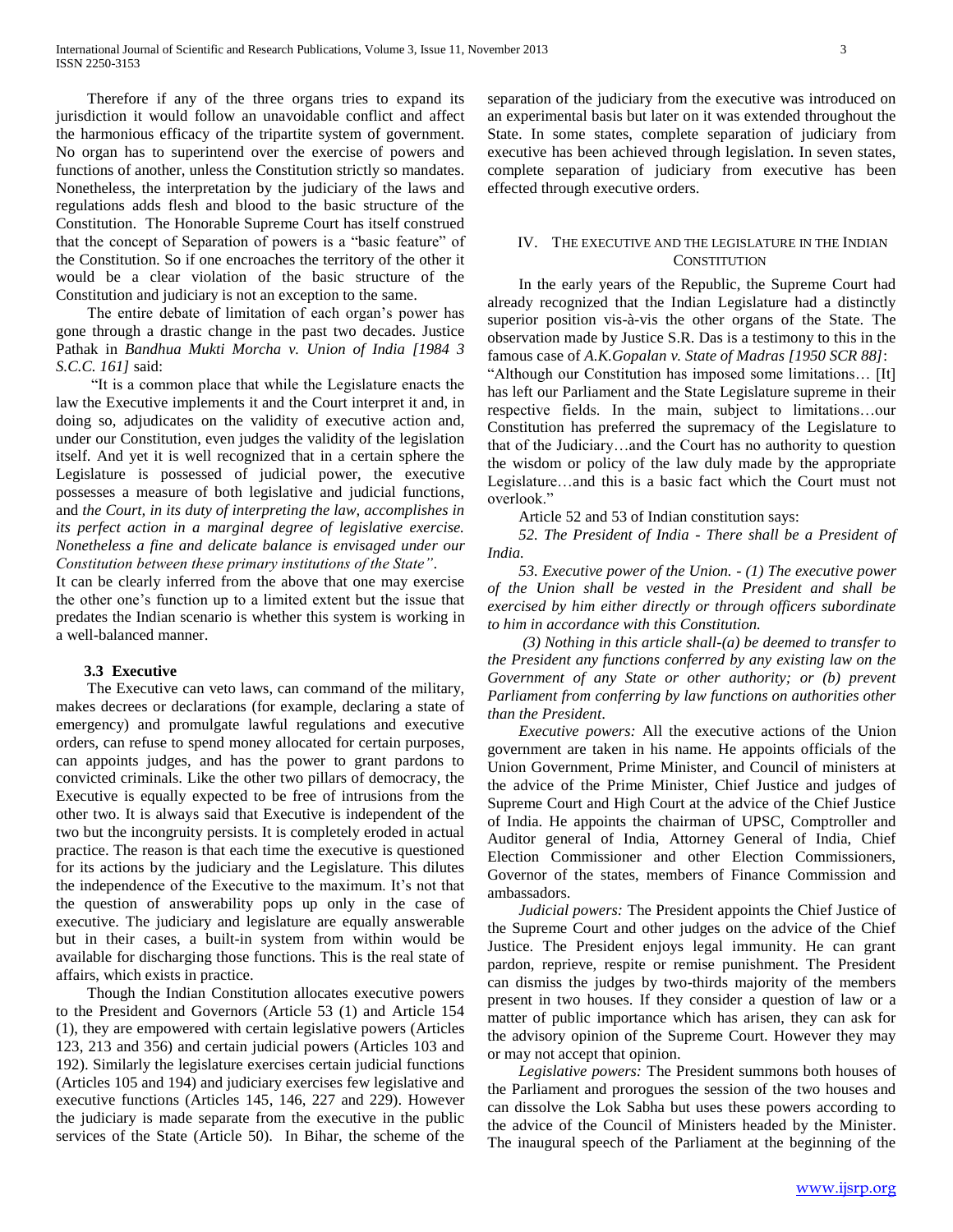first session each year is delivered by him where he outlines the new policies of the government. A bill that the Parliament has passed can become a law only after the President gives their assent to it. He can return a bill to the Parliament for reconsideration but this not so in case of money bill. But in case the Parliament sends it back for the second time, the President is obliged to sign it. The President can promulgate ordinances when the Parliament is not in session but must get it ratified within six weeks. Moreover this is so only in case of the Union and Concurrent list.

 Nonetheless, it cannot be said that the principle of separation of powers does not apply to the relationship between the executive and legislature. In spite of such explicit powers of the Executive, there are certain grey areas which call for a better application of the principle. It is important to maintain the separation of powers between the executive and the legislature is where the legislators exercise executive powers. Legislators exercise their check over the executive many a times through their power to head executive boards and agencies of various descriptions, the capacity to participate in executive committees which award contracts or select beneficiaries of various welfare schemes. Secondly, the grant of an annual fund to the legislators to carry out activities in their constituency gives them executive powers in disguise which leads to corruption over a period of time. Though, the President appoints the Council of Ministers in consultation with the Prime Minister, he generally acts on the aid and advice of the Council of Ministers. This shows that the area within which he enjoys independence is very limited and nominal. Article 74(1) makes it clear that the executive head has to act in accordance with the aid and advice given by the cabinet. Certain constitutional provisions also provide for Powers, Privileges and Immunities to the MPs, Immunity from judicial scrutiny into the proceedings of the house, etc. Such provisions are thereby making legislature independent, in a way.

# V. THE EXECUTIVE AND THE JUDICIARY IN THE INDIAN **CONSTITUTION**

 The relationship between the judiciary and the executive has always been a delicate question. A society governed by Rule of law always demands for separation of the judiciary from the executive. The rule of law is always exposed to the danger of being encroached by the executive. It is in this context that proper functioning of a democracy requires a clear separation of the two. The primary function of the judiciary is the administration of justice and justice can never be rightly administered without the fear or favor unless there is a separation of the judiciary from the executive. Article 50 of the Constitution provides that "The State shall take steps to separate the judiciary from the executive in the public services of the State." The intention of the framers of the Constitution was to bring about changes wherever possible and shall be done immediately, without any delay, and where immediate operation of this principle is not possible, it shall nevertheless be accepted as an imperative obligation.

 Theoretically, separation of judiciary from the executive is always a welcome step. The intention is always to ensure that the judiciary does not decide cases under the influence of the executive, rather follows the principle of Rule of Law. But, the

real problem comes in practice where its separation is a problematic concern. The role of judiciary under the British Rule had always cautioned the framers of the Indian Constitution of the inherent limitations of the judiciary. These limitations of the judiciary pose a challenge to the separation of the two organs. Alexande Hamilton wrote in the Federalist papers:

 "The judiciary is beyond comparison the weakest of the three departments of power. It has no influence on either the sword or the purse; no direction either of the strength or wealth of the society; and can take no active resolution whatever. It may truly be said to have neither "force" nor will, but merely judgment. So it only has the "power of judgment".

 Thus, it can be said that if each of the three organs insists on independence, judiciary is likely to be pushed to the wall being subordinate to the executive department. Thus, it is submitted that it is difficult to achieve independence of judiciary from the executive as the ever increasing power of the executive is likely to topple the balance on which the Indian Judicial System rests. Now-a-days, there are many instances where judiciary has intervened in matters entirely within the domain of executive. In *People's Union for Civil Liberties v. Union of India [1997 1 SCC* 

*301]* the Court observed that rule making is the function of the executive. As the learned Chief Justice Verma has pointed out in his Dr. K.L.Dubey Lecture: "Judiciary has intervened to question a 'mysterious car' racing down the Tughlaq Road in Delhi, allotment of a particular

bunglow to a Judge, specific bunglows for the Judge's pool, monkeys capering colonies to stray cattle on the streets, cleaning public conveniences, and levying congestion charges at peak hours at airports with heavy compliance of its orders. Misuse of the contempt power to force railway authorities to give reservation in a train is an extreme instance."

 The Indian Judiciary is now moving from Judicial Activism to Judicial Adventurism. Policy decisions are best left to the executive. It is indisputable that Courts cannot run the government. If it tries to do that it would defeat the very purpose of the Constitution.

# VI. THE JUDICIARY AND THE LEGISLATURE UNDER THE INDIAN CONSTITUTION

 The provisions of the Chapter IV of Part V of our Constitution dealing with Union Judiciary provides for a close relationship between the Judiciary and Legislature. Article 122 of the Indian Constitution provides that the Court shall not call validity of any proceedings in Parliament in question on the ground of any alleged irregularity of procedure. And Article 212 provides that the Court should not enquire into the proceedings of the Legislature. But certain judicial anomaly has been felt in the recent past. The most prominent being the famous Jagdambika Pal case of 1998 involving the Uttar Pradesh Assembly and the Jharkhand Assembly case of 2005. The Interim Order of the Supreme Court in both the cases is a clear violation of the principle of separation of powers between the Judiciary and the Legislature. The judiciary blames Legislature for not doing anything worthwhile over the past three decades, whereas Legislature accuses Judiciary of doing the job of the legislature. When judiciary is not held accountable for the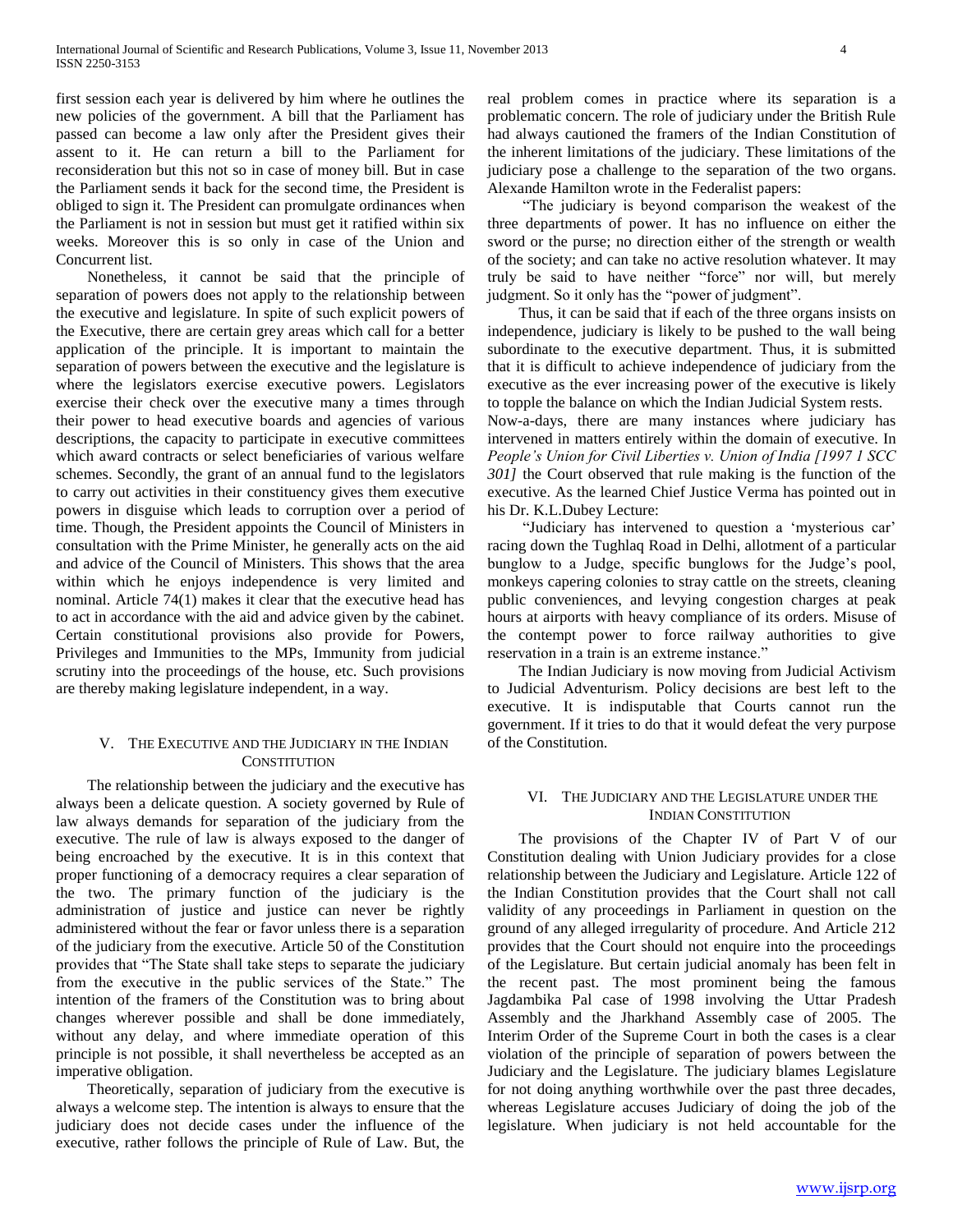legislative functions they what is the legitimacy behind the exercise of such powers?

 There are several instances that show that there has been a tilt of amendment power in favor of Parliament and sometimes Judiciary. The  $42<sup>nd</sup>$  Amendment Act of the Parliament brought a drastic change in the provisions of the Constitution. Under this amendment Article 368, which gives amending power to the Parliament, was so modified that any further amendment of the Constitution would be immune from being questioned in Court of law. The power tilted in favor of the legislature. Ultimately in *Minerva Mills v. Union of India [A.I.R. 1980 SC 1798]* Supreme Court ruled that the 'judicial review', being a basic feature of constitution, cannot be taken away by the Parliament by amendment of the Constitution. Apart from this, there are has been several instances where the judiciary has assumed the role of legislature without taking into account the practical difficulties and financial constraints. It has gone to the extent of not only framing guidelines but also the policies.

## VII. THE FUTURE OF SEPARATION OF POWERS

 The Constitution of India was drafted sixty years ago. Today in the era of Globalization where everything has become so advanced, can it be assumed that our Constitution is still adequate to address the present problems? Did the architects of our Constitution envisage the nation as we are today? The answer to these questions can be found in the underlying principles of our holy Constitution. Our Constitution embodies fundamental principles such as republicanism, secularism, equality, fraternity, social, economic and political justice that are self-sufficient in it to keep our system intact for the next fifty years or so. Though, they'll require different interpretations at different points in time. Similarly, the principle of separation of powers will require a more robust interpretation to guide the three organs of the government.

# VIII. NEED FOR HARMONY

 One of the major characteristics of a mature democracy is to ensure a harmonious relationship between the three organs of the government. It is indisputable that a good and intact democracy calls for a proper balance in the discharge of functions by the Executive, Legislature and Judiciary. There is no drawn map or an enunciated demarcation beyond which each of them cannot cross. What is most expected out of each of them is that they consciously realize the unseen boundaries and respect each other's sovereignty. This realization would help in upholding the rights of the citizens and establishing a 'welfare state'. It is important to value the efforts of the framers of our Constitution who envisaged the nation's future as a harmonious relationship between the pillars of the government. It is not only the duty of the tripartite to realize the same but also the obligation of the citizens to realize the ultimate sanctity of the Constitution.

# IX. CONCLUSION

 Constitution is the supreme law of the land. No organ should go beyond the role as assigned to it by the Constitution. It is the obligation of the Judiciary, Executive and Legislature to strictly adhere to one of the most fundamental features of the Constitution 'Separation of Powers'. It is needless to criticize the Constitutional Plan of separation of powers when the existing provisions are not being religiously observed. Undoubtedly, there is a need for a more robust interpretation and our dynamic Constitution has enough space to accommodate the same. The lofty ideal of the Constitutional system needs to be protected which can be preserved only when brought into practice. There is a major gap between the Constitutional plan and practice of Separation of powers. It can only be bridged when all the three organs move a step ahead than all the other democracies of the world by working in sheer harmony. By not doing so they are disregarding the rights of the people. The founding fathers of the Constitution had also defined the position and the powers of the three organs of the state. They had realized that government being an organic entity would never be able to achieve complete separation of powers. Therefore, aiming for a complete separation of powers is equivalent to talking in vacuum. But, that does not mean that each branch has exclusive powers rather they have their Constitutional limits to be adhered to. The spirit of the Constitution is not on exclusiveness but on shared coordination.

The Executive has grown very powerful in the recent time that has certainly led them to a wide misuse of powers. Apart from the check kept on them by the Judiciary and Legislature, media and NGOs have played a major role in exposing the misdeeds of Government functionaries. Ultimately, the aim of the three organs is to protect the rights of the people. In a democracy, vigilant attitude of the people can help ensuring a proper functioning and prevent arbitrary exercise of the power. The three organs have to be at peace for our prosperity.

 In India, we follow a separation of functions and not of Separation of powers. And hence, we don't abide by the principle in its rigidity. Though in India strict separation of powers like in American sense is not followed but, the principle of 'checks and balances', exists as a part of this doctrine. Therefore, none of the three organs can usurp the essential functions of the organs, which constitute a part of the 'basic structure' doctrine so much so that, not even by amending the Constitution and if any such amendment is made, the court will strike it down as unconstitutional.

#### **REFERENCES**

#### **Articles Referred:**

- [1] Somnath Chatterjee, "Separation of Powers and Judicial Activism in India", Indian Advocate, vol. 34-35, 2006-2007
- [2] J.C.Khurana, "Separation of the Judiciary from the Executive", Journal of Bar Council of India, vol. 3, 1974
- [3] Dr. APJ Abdul Kalam, "Harmonious Relationship among Legislature, Executive and Judiciary", Indian Advocate, vol. 32-33, 2004-2005
- [4] Akhtar Majeed, "Separation of Powers Vs Judicial Activism: Crisis of Governance", Indian Journal of Federal Studies, 2008
- [5] C.P.Bhambhri, "Separation of Powers Vs Judicial Activism: Crisis of Governance", Indian Journal of Federal Studies, 2008
- [6] D. Rajeev, "Separation of powers and judicial activism: Tradition versus modernity", Cochin University Law Review, vol. 21, 1997
- [7] Justice J.N. Bhatt, "Separation of Powers: The Role of Judicial Review Juristic or Forensic? Evolving or Elusive?" vol. 86, A.I.R. 1999